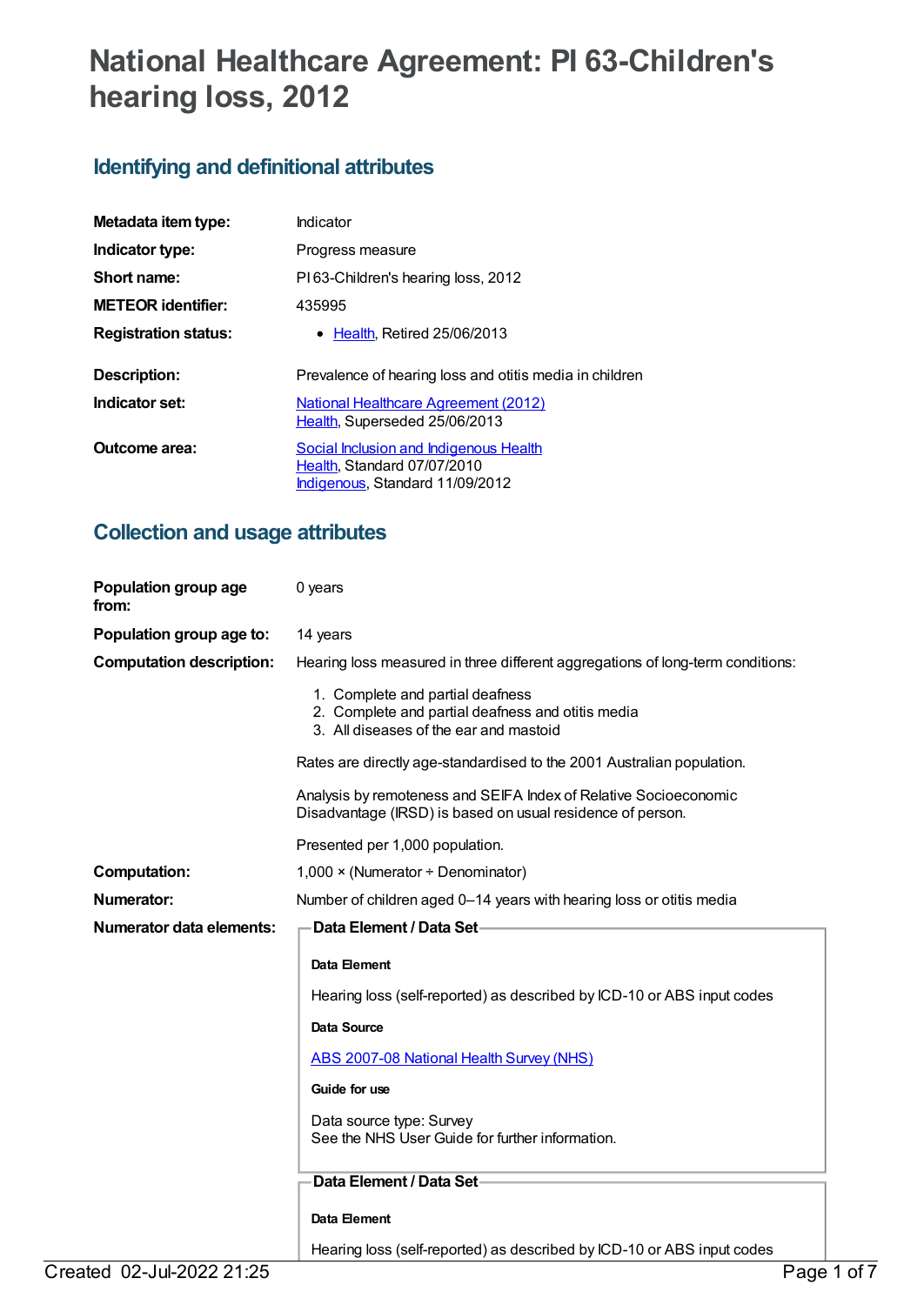#### **Data Source**

#### ABS [2004-05](https://meteor.aihw.gov.au/content/394145) National Health Survey (NHS)

#### **Guide for use**

Data source type: Survey See the NHS User Guide for further information.

## **Data Element / Data Set**

## **Data Element**

Hearing loss (self-reported) as described by ICD-10 or ABS input codes

## **Data Source**

ABS 2004-05 National [Aboriginal](https://meteor.aihw.gov.au/content/394146) and Torres Strait Islander Health Survey (NATSIHS)

#### **Guide for use**

Data source type: Survey See the NATSIHS User Guide for further information.

## **Data Element / Data Set**

## Person-age, total years N[NN]

**Data Source**

ABS [2007-08](https://meteor.aihw.gov.au/content/394103) National Health Survey (NHS)

**Guide for use**

Data source type: Survey

## **Data Element / Data Set**

[Person—age,](https://meteor.aihw.gov.au/content/303794) total years N[NN]

**Data Source**

ABS [2004-05](https://meteor.aihw.gov.au/content/394145) National Health Survey (NHS)

**Guide for use**

Data source type: Survey

## **Data Element / Data Set**

[Person—age,](https://meteor.aihw.gov.au/content/303794) total years N[NN]

## **Data Source**

ABS 2004-05 National [Aboriginal](https://meteor.aihw.gov.au/content/394146) and Torres Strait Islander Health Survey (NATSIHS)

#### **Guide for use**

Data source type: Survey

**Denominator:** Population aged 0–14 years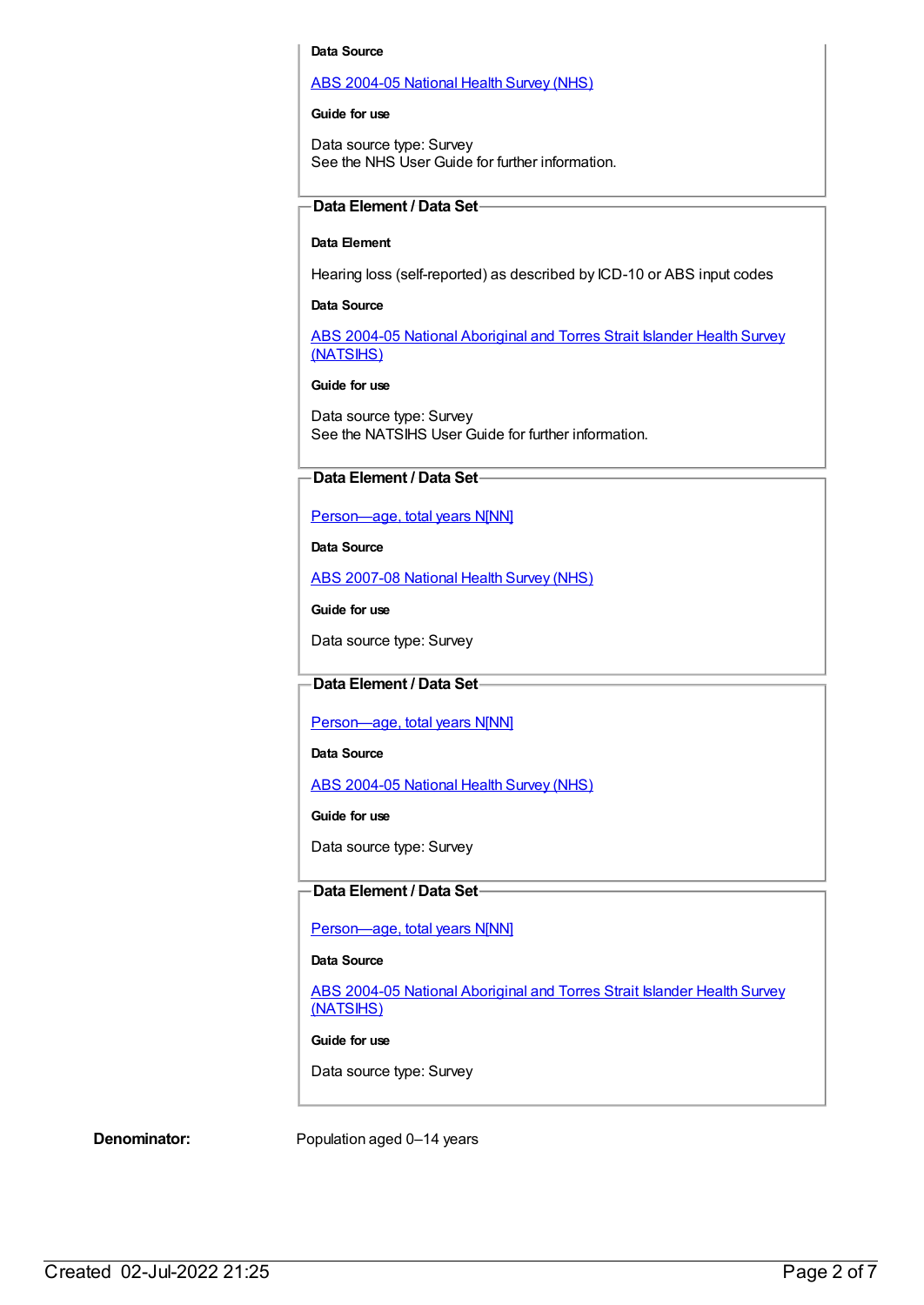| Denominator data           | Data Element / Data Set-                                                                        |
|----------------------------|-------------------------------------------------------------------------------------------------|
| elements:                  | Person-age, total years N[NN]                                                                   |
|                            | Data Source                                                                                     |
|                            | ABS 2007-08 National Health Survey (NHS)                                                        |
|                            | Guide for use                                                                                   |
|                            | Data source type: Survey                                                                        |
|                            |                                                                                                 |
|                            | Data Element / Data Set-                                                                        |
|                            | Person-age, total years N[NN]                                                                   |
|                            | Data Source                                                                                     |
|                            | ABS 2004-05 National Health Survey (NHS)                                                        |
|                            | Guide for use                                                                                   |
|                            | Data source type: Survey                                                                        |
|                            | Data Element / Data Set-                                                                        |
|                            | Person-age, total years N[NN]                                                                   |
|                            | Data Source                                                                                     |
|                            | ABS 2004-05 National Aboriginal and Torres Strait Islander Health Survey<br>(NATSIHS)           |
|                            | Guide for use                                                                                   |
|                            | Data source type: Survey                                                                        |
|                            |                                                                                                 |
| Disaggregation:            | State and territory, by condition:                                                              |
|                            | • age group                                                                                     |
|                            | • Indigenous status<br>• remoteness (Australian Standard Geographical Classification Remoteness |
|                            | Structure)<br>• SEIFA Index of Relative Socioeconomic Disadvantage (IRSD) quintiles.            |
|                            | Nationally, by SEIFA IRSD deciles                                                               |
|                            | Some disaggregation may result in numbers too small for publication.                            |
| <b>Disaggregation data</b> | Data Element / Data Set-                                                                        |
| elements:                  | Data Element                                                                                    |
|                            | Hearing loss (self-reported) as described by ICD-10 or ABS input codes                          |
|                            | <b>Data Source</b>                                                                              |
|                            | <b>ABS 2007-08 National Health Survey (NHS)</b>                                                 |
|                            | Guide for use                                                                                   |
|                            | Data source type: Survey                                                                        |
|                            | See the NHS User Guide for further information.                                                 |
|                            | Data Element / Data Set-                                                                        |
|                            | Person-age, total years N[NN]                                                                   |
|                            | Data Source                                                                                     |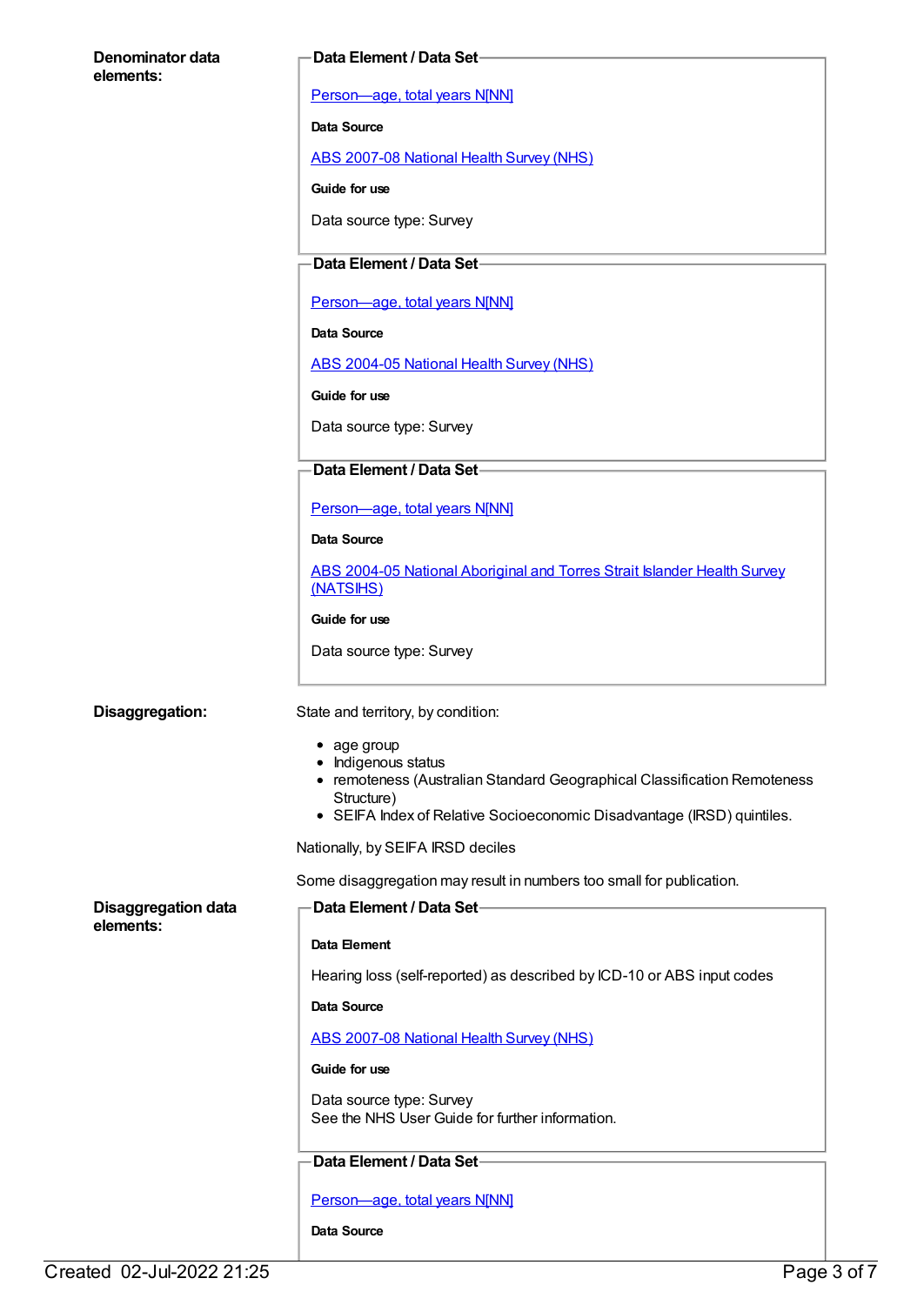## ABS 2004-05 National [Aboriginal](https://meteor.aihw.gov.au/content/394146) and Torres Strait Islander Health Survey (NATSIHS)

### **Guide for use**

Data source type: Survey

## **Data Element / Data Set**

[Person—area](https://meteor.aihw.gov.au/content/341800) of usual residence, geographical location code (ASGC 2006) **NNNNN** 

## **Data Source**

ABS [2007-08](https://meteor.aihw.gov.au/content/394103) National Health Survey (NHS)

#### **Guide for use**

Data source type: Survey Used for disaggregation by state/territory remoteness and SEIFA IRSD

## **Data Element / Data Set**

## **Data Element**

Hearing loss (self-reported) as described by ICD-10 or ABS input codes

**Data Source**

ABS [2004-05](https://meteor.aihw.gov.au/content/394145) National Health Survey (NHS)

## **Guide for use**

Data source type: Survey See the NHS User Guide for further information.

## **Data Element / Data Set**

## **Data Element**

Hearing loss (self-reported) as described by ICD-10 or ABS input codes

## **Data Source**

ABS 2004-05 National [Aboriginal](https://meteor.aihw.gov.au/content/394146) and Torres Strait Islander Health Survey (NATSIHS)

#### **Guide for use**

Data source type: Survey See the NATSIHS User Guide for further information.

## **Data Element / Data Set**

[Person—area](https://meteor.aihw.gov.au/content/270070) of usual residence, geographical location code (ASGC 2004) **NNNNN** 

#### **Data Source**

ABS [2004-05](https://meteor.aihw.gov.au/content/394145) National Health Survey (NHS)

## **Guide for use**

Data source type: Survey Used for disaggregation by state/territory, remoteness and SEIFA IRSD

## **Data Element / Data Set**

[Person—area](https://meteor.aihw.gov.au/content/270070) of usual residence, geographical location code (ASGC 2004) **NNNNN**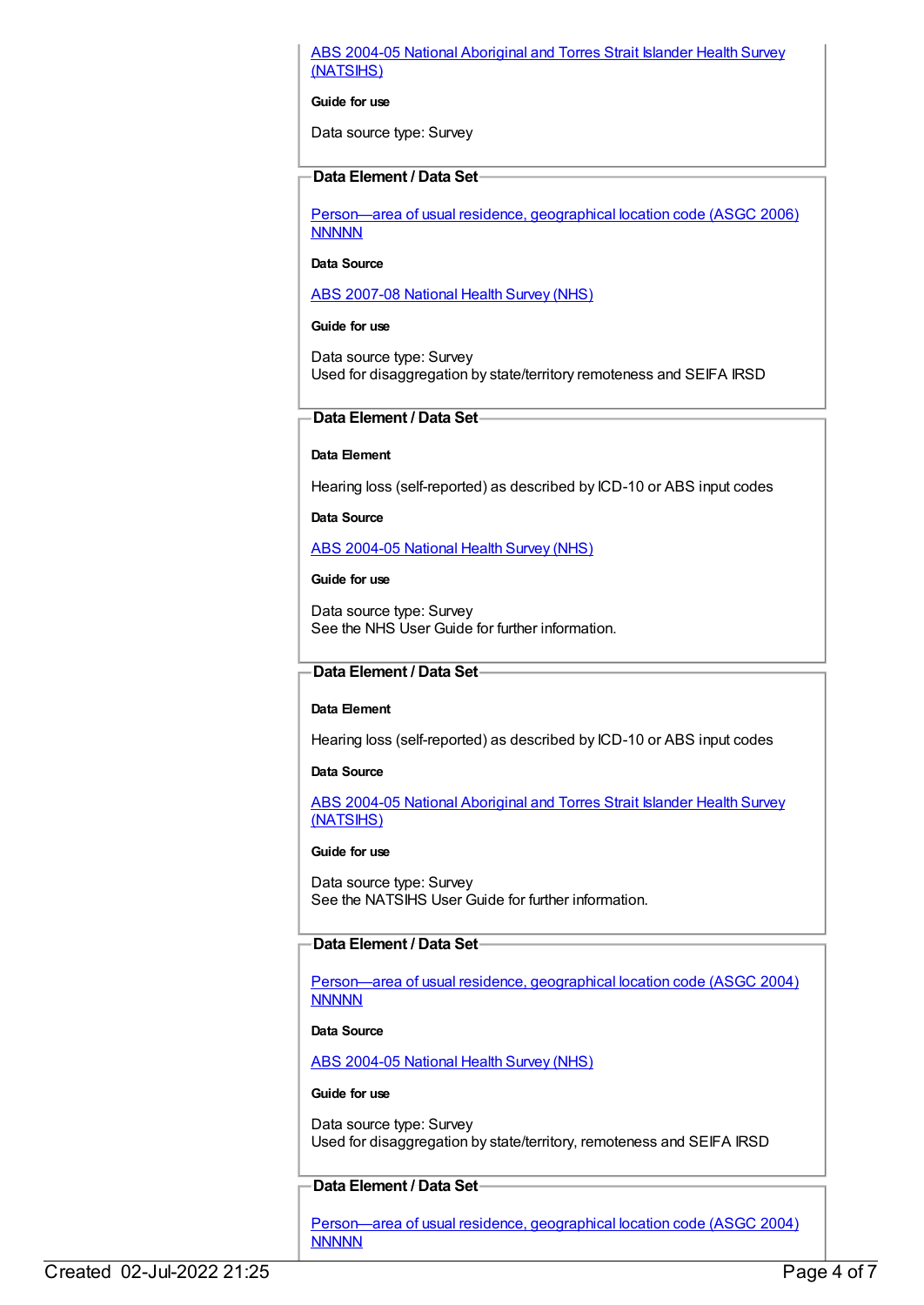#### **Data Source**

ABS 2004-05 National [Aboriginal](https://meteor.aihw.gov.au/content/394146) and Torres Strait Islander Health Survey (NATSIHS)

#### **Guide for use**

Data source type: Survey Used for disaggregation by state/territory, remoteness and SEIFA IRSD

## **Data Element / Data Set**

Person-Indigenous status, code N

**Data Source**

ABS [2004-05](https://meteor.aihw.gov.au/content/394145) National Health Survey (NHS)

**Guide for use**

Data source type: Survey

## **Data Element / Data Set**

[Person—Indigenous](https://meteor.aihw.gov.au/content/291036) status, code N

**Data Source**

ABS 2004-05 National [Aboriginal](https://meteor.aihw.gov.au/content/394146) and Torres Strait Islander Health Survey (NATSIHS)

**Guide for use**

Data source type: Survey

## **Data Element / Data Set**

[Person—age,](https://meteor.aihw.gov.au/content/303794) total years N[NN]

#### **Data Source**

ABS [2007-08](https://meteor.aihw.gov.au/content/394103) National Health Survey (NHS)

**Guide for use**

Data source type: Survey

## **Data Element / Data Set**

[Person—age,](https://meteor.aihw.gov.au/content/303794) total years N[NN]

**Data Source**

ABS [2004-05](https://meteor.aihw.gov.au/content/394145) National Health Survey (NHS)

**Guide for use**

Data source type: Survey

**Comments:** Most recent data available for 2012 CRC report: 2007–08 (total population: NHS); 2004-05 (Indigenous status: NATSIHS and NHS)

NO NEW DATA FOR 2012 REPORTING

## **Representational attributes**

| <b>Representation class:</b> | Rate |
|------------------------------|------|
| Data type:                   | Real |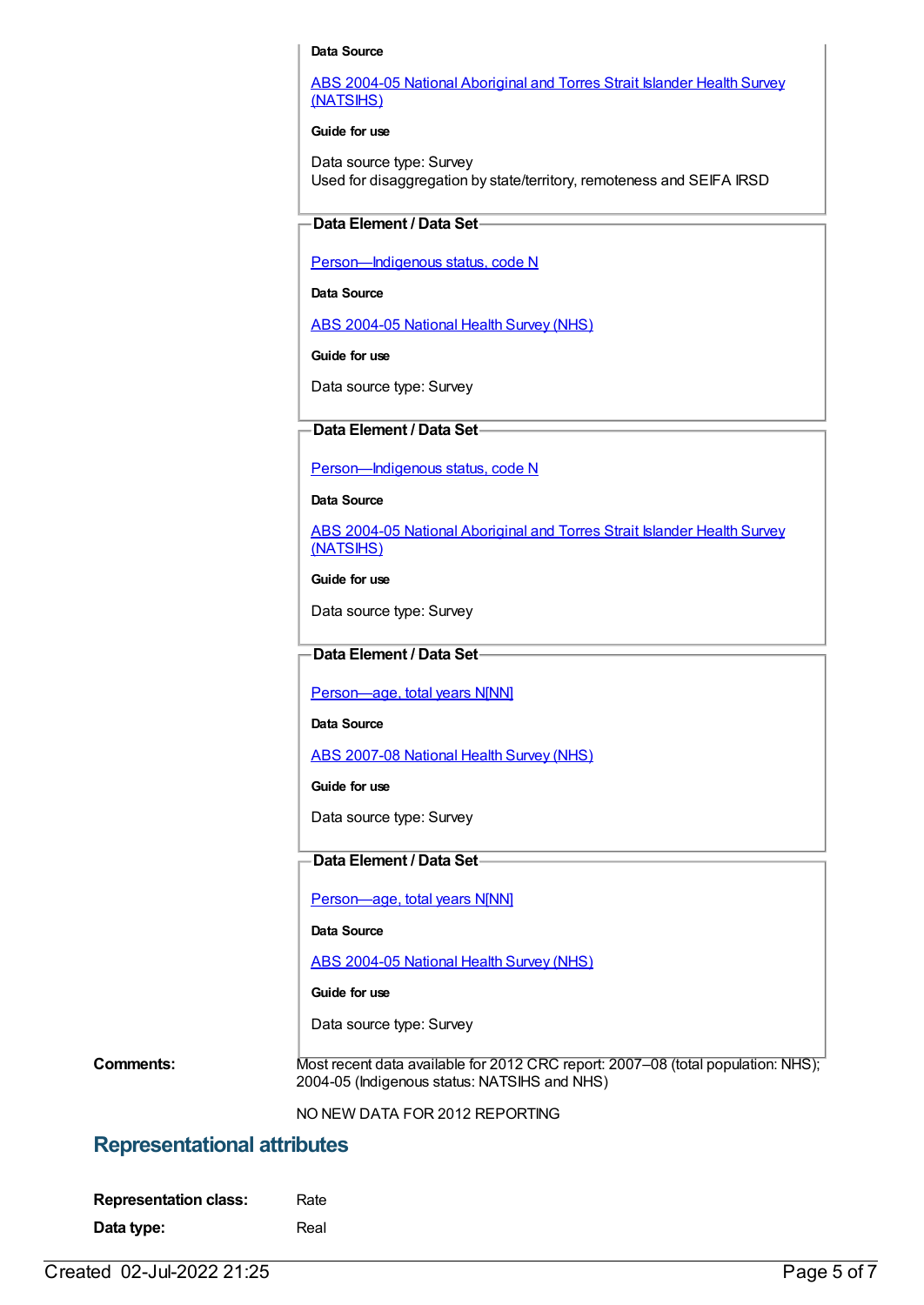| Unit of measure: | Person  |
|------------------|---------|
| Format:          | NN[N.N] |

## **Indicator conceptual framework**

| <b>Framework and</b> | <b>Health conditions</b> |
|----------------------|--------------------------|
| dimensions:          |                          |

## **Data source attributes**

 $Data$  **sources:** 

|                       | <b>Data Source</b>                                                                    |
|-----------------------|---------------------------------------------------------------------------------------|
|                       | <b>ABS 2007-08 National Health Survey (NHS)</b>                                       |
|                       | Frequency                                                                             |
|                       | Every 3 years                                                                         |
|                       | Data custodian                                                                        |
|                       | <b>Australian Bureau of Statistics</b>                                                |
|                       | <b>Data Source</b>                                                                    |
|                       | <b>ABS 2004-05 National Health Survey (NHS)</b>                                       |
|                       | Frequency                                                                             |
|                       | Every 3 years                                                                         |
|                       | Data custodian                                                                        |
|                       | <b>Australian Bureau of Statistics</b>                                                |
|                       | <b>Data Source</b>                                                                    |
|                       | ABS 2004-05 National Aboriginal and Torres Strait Islander Health Survey<br>(NATSIHS) |
|                       | Frequency                                                                             |
|                       | Every 6 years                                                                         |
|                       | Data custodian                                                                        |
|                       | <b>Australian Bureau of Statistics</b>                                                |
| <b>ity attributes</b> |                                                                                       |
|                       |                                                                                       |

## **Accountability**

| <b>Reporting requirements:</b>                                              | National Healthcare Agreement          |
|-----------------------------------------------------------------------------|----------------------------------------|
| <b>Organisation responsible</b><br>for providing data:                      | <b>Australian Bureau of Statistics</b> |
| Further data development / Specification: Long-term<br>collection required: |                                        |

## **Source and reference attributes**

| Reference documents: | Australian Bureau of Statistics 2006. National Aboriginal and Torres Strait Islander<br>Health Survey: Users' Guide. Cat. no. 4715.0.55.004. Canberra: ABS. |
|----------------------|-------------------------------------------------------------------------------------------------------------------------------------------------------------|
|                      | Australian Bureau of Statistics 2006. National Health Survey: Users' Guide-<br>Electronic. Cat. no. 4363.0.55.001. Canberra: ABS.                           |
|                      | Australian Bureau of Statistics 2006. National Health Survey: Users' Guide-<br>Electronic. Cat. no. 4363.0.55.001. Canberra: ABS.                           |